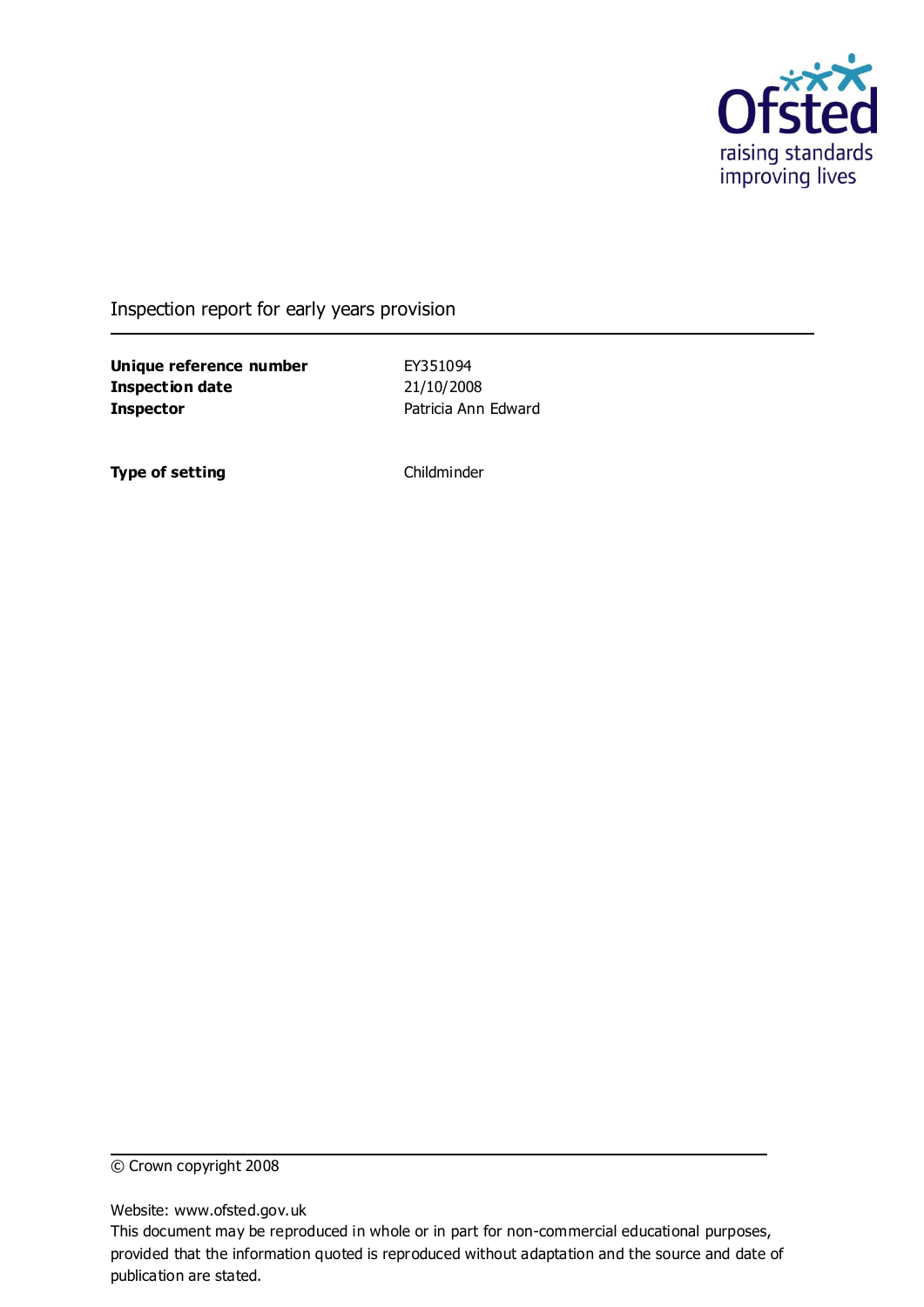# **Introduction**

This inspection was carried out by Ofsted under Sections 49 and 50 of the Childcare Act 2006 on the quality and standards of the registered early years provision. 'Early years provision' refers to provision regulated by Ofsted for children from birth to 31 August following their fifth birthday (the early years age group). The registered person must ensure that this provision complies with the statutory framework for children's learning, development and welfare, known as the *Early* Years Foundation Stage.

The report includes information on any complaints about the childcare provision which Ofsted has received since the last inspection or registration whichever is the later, which require Ofsted or the provider to take action in Annex C.

The provider must provide a copy of this report to all parents with children at the setting where reasonably practicable. The provider must provide a copy of the report to any other person who asks for one, but may charge a fee for this service (The Childcare (Inspection) Regulations 2008 regulations 9 and 10).

The setting also makes provision for children older than the early years age group which is registered on the voluntary and/or compulsory part(s) of the Childcare Register. This report does not include an evaluation of that provision, but a comment about compliance with the requirements of the Childcare Register is included in Annex B.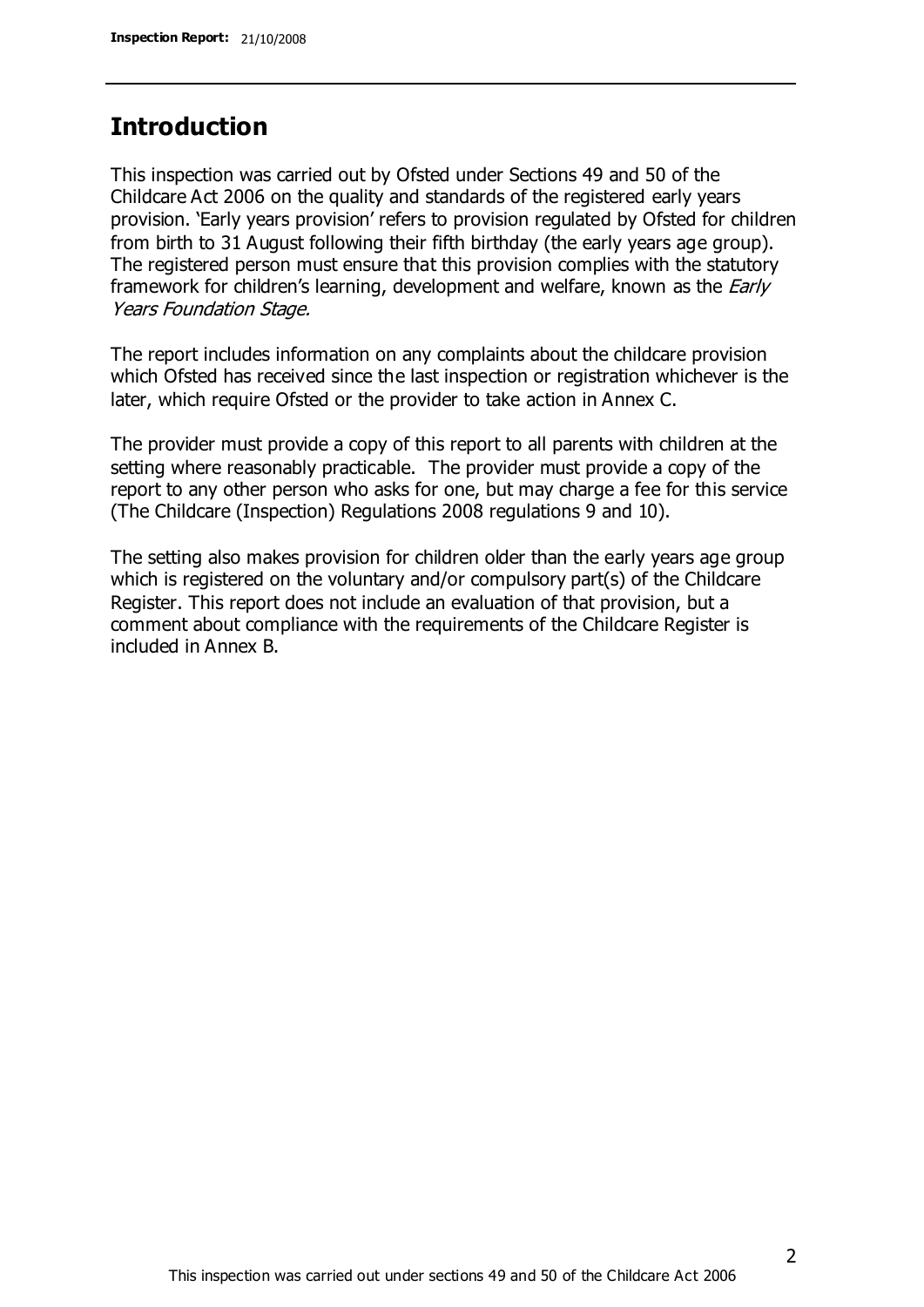# **Description of the childminding**

The childminder has been registered since 2006. She lives with her three children, one of who is a dependent. The family live in a house in Battersea, located in the London borough of Wandsworth. The whole of the ground floor and the first floor bedroom are used for childminding. There is a fully enclosed small back garden available for outdoor play. The childminder is registered to care for four children and there are currently two children on roll, one of whom is on the Early Years Register. The childminder also makes provision for children older than the early years age group and is registered on the voluntary and compulsory parts of the Childcare Register. The childminder is a member of the National Childminding Association.

## **Overall effectiveness of the early years provision**

The children are happy in the care of the childminder who creates a welcoming environment. She knows the children well and supports inclusive practice by gathering useful information about their specific requirements at the start of the placement. Children make satisfactory progress in their learning and development. The childminder recognises that her ongoing knowledge and understanding of risk assessment and the Early Years Foundation Stage are key areas for her personal development. She is also aware that the system for self-evaluation needs to be more effective, to ensure she is able to identify future development of her practice and service.

# **What steps need to be taken to improve provision further?**

To further improve the early years provision the registered person should:

- increase knowledge and understanding of Statutory Framework for the Early Years Foundation Stage regarding the use of observations and assessments, involving parents, to assist in planning for next steps in children's learning and development
- increase children's resources and opportunties to develope their knowledge and understanding of the wider world
- ensure written consent is obtained from all parents for seeking emergency medical treatment
- carry out regular evacuation drills and record details in a fire log book of any problems encountered and how they were resolved
- extend the record of the risk assessment to include outings and all areas of the premises, in particular the garden area, and clearly state when it was carried out, date of review and any action taken following a review or incident
- ensure consent for outings and using public transport is obtained from parents.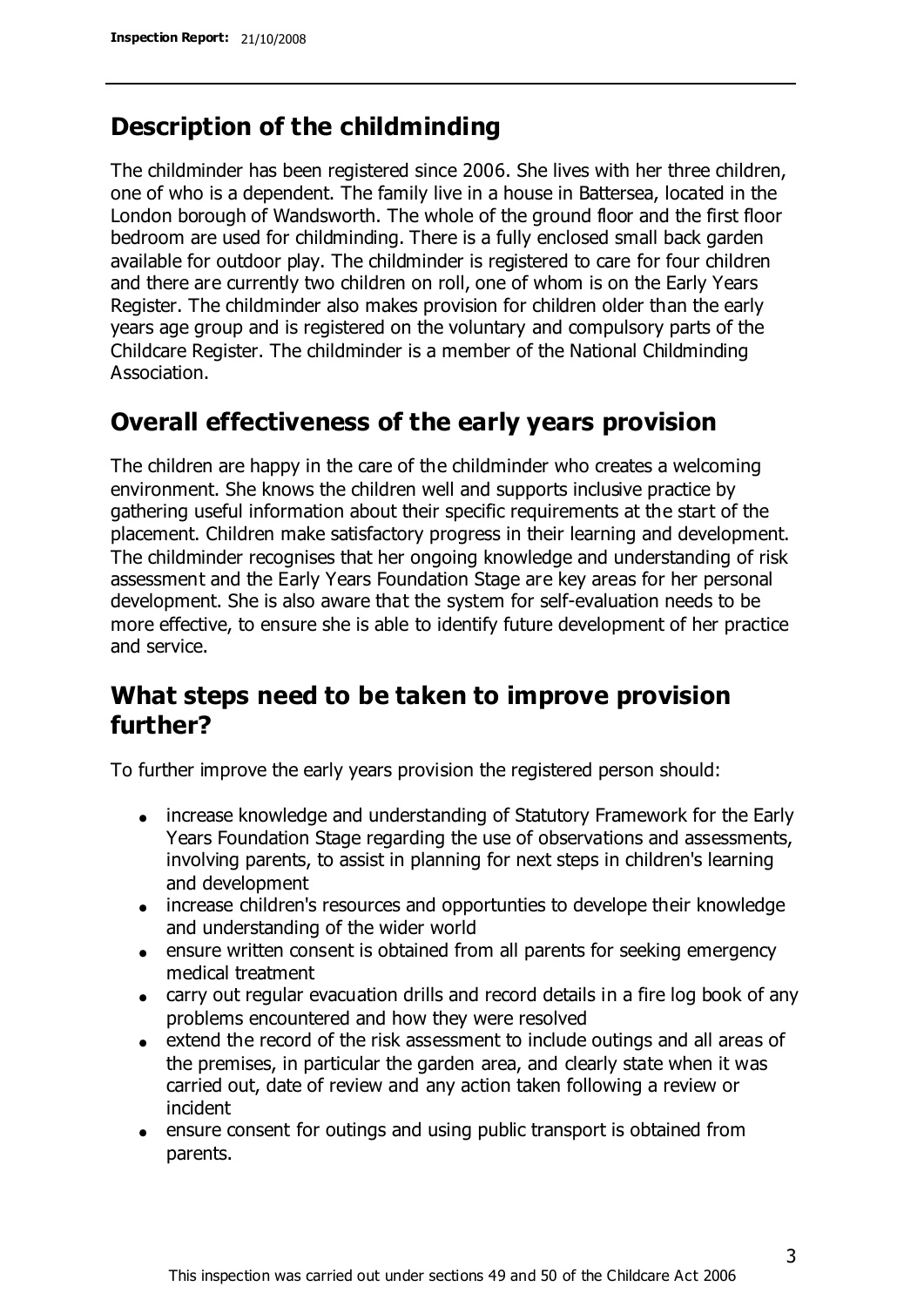# **The leadership and management of the early years provision**

Children show a strong sense of belonging as they are warmly welcomed and relate well to the childminder. They are treated with equal concern, which ensures that individual needs are catered for in accordance with parents' wishes. Children are beginning to be aware of others and to appreciate individual similarities and differences. Resources that reflect positive images of equality and diversity and also children's opportunities to develop their knowledge of various cultural and religious festivals are limited. However, children's awareness of the local environment is promoted well through regular outings and visits in the local community to drop-ins and local parks.

Children are cared for in a clean and safe environment where effective measures are taken to protect them from the spread of infection and keep them secure. Records clearly indicate dietary requirements for each child. The childminder verbally demonstrates an understanding of the importance of providing children with healthy, nutritious and well balanced, home cooked foods. This encourages children to make healthy food choices and to develop a good knowledge of healthy eating options. Parents of children under one are responsible for providing meals until children are fully weaned. The childminder organises her home environment and daily routines to ensure children have access to maximum space. This enables them to move around freely and rest in a noise free environment. Children have access to a small outdoor play area and there is an adequate range of quality resources and equipment for children, which are age and developmentally appropriate. The childminder risk assesses her resources regularly to ensure that they are appropriately safe for them.

The majority of records, policies and procedures are in place and are maintained to an appropriate standard. However, not all parents have given written consent to seek emergency medical treatment or consent for outings, which means not all children's welfare and safety is fully protected. The childminder has an adequate knowledge and understanding of the regulations contained within the Statutory Framework for the Early Years Foundation Stage. Basic risk assessments are completed, however, they are not completed on the garden area or on outings to places that children regularly frequent. Children's safety in the event of an emergency is adequately protected because the childminder has devised a written procedure and appropriate fire fighting equipment is in place. However, the procedures are not practised with the children, which means they are not able to develop their understanding of how to evacuate the premises in the event of an emergency. Children's welfare is safeguarded because the childminder has an understanding of her role and responsibility regarding child protection. She has a secure knowledge of the signs and categories of neglect and abuse and the procedures to follow if she has a concern about a child's welfare.

# **The quality and standards of the early years provision**

The childminder provides an inclusive service and children's individual welfare, learning and development needs are appropriately catered for. The childminder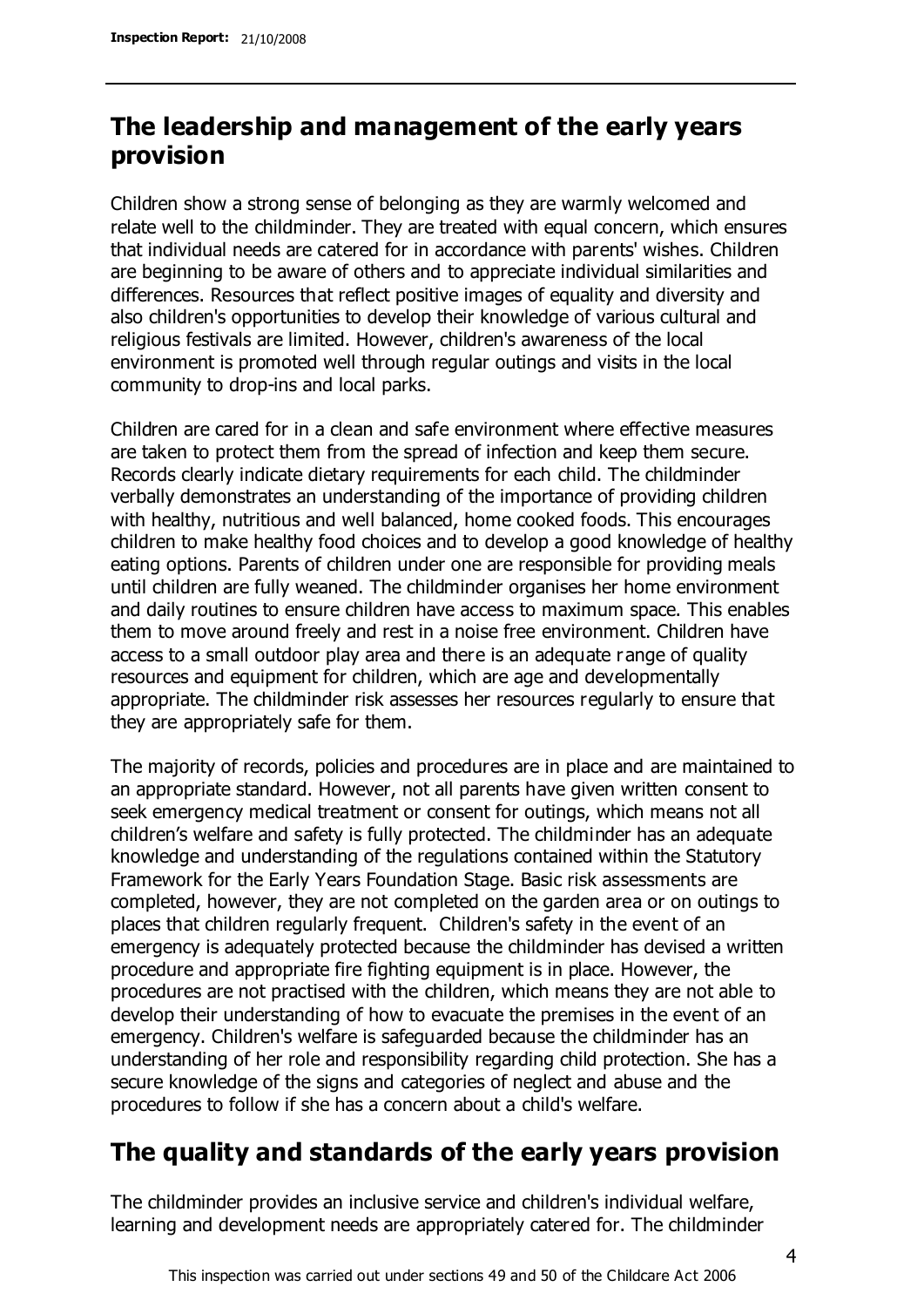takes into account the children's individual interests when organising her activities. She ensures the required information is gathered from the parents on a daily basis to enable her to plan appropriate opportunities and care for children. For example, the parents of her youngest minded child have informed her that she is babbling a lot. With this information the childminder ensures she provides activities and opportunities to develop the minded child's abilities as a skilful communicator. These activities include attending singing sessions at local groups, reading stories and consistent communication. During activities the children are given good support and the childminder talks about what they are doing. She is sensitive and the children benefit from lots of positive praise and attention, which successfully increases their confidence and sense of self-worth. The childminder supervises the children effectively and offers support and guidance in relation to using equipment and toys with care to avoid accidents and injuries. Younger children and babies increase their strength and mobility through using clean and well maintained equipment, such as baby walkers and an interesting range of push and pull toys. This increases their exploratory impulses as they move around the environment developing curiosity and taking pleasure from their increasing independence.

The childminder understands the importance of children learning through play and is becoming familiar with the early learning goals and the Statutory Framework for the Early Years Foundation Stage. She completes written observations on the children as they play and makes clear judgements of what they can do and areas that need development. Written planning is in the early stages as the childminder has not completed any formal training provided by the local authority to develop her knowledge and understanding in this area. Currently, observations and assessments are not shared with parents, which prevents them from fully assisting in planning for the next steps in children's learning and development. Children are able to make some choices about their play, as there is a selection that is easily accessible to promote independence. These are sufficient to promote most aspects of their learning. Children under two have access to furniture that supports their care needs, such as a highchair and a travel cot. However, there are insufficient resources and opportunities to help children gain an understanding about the wider world.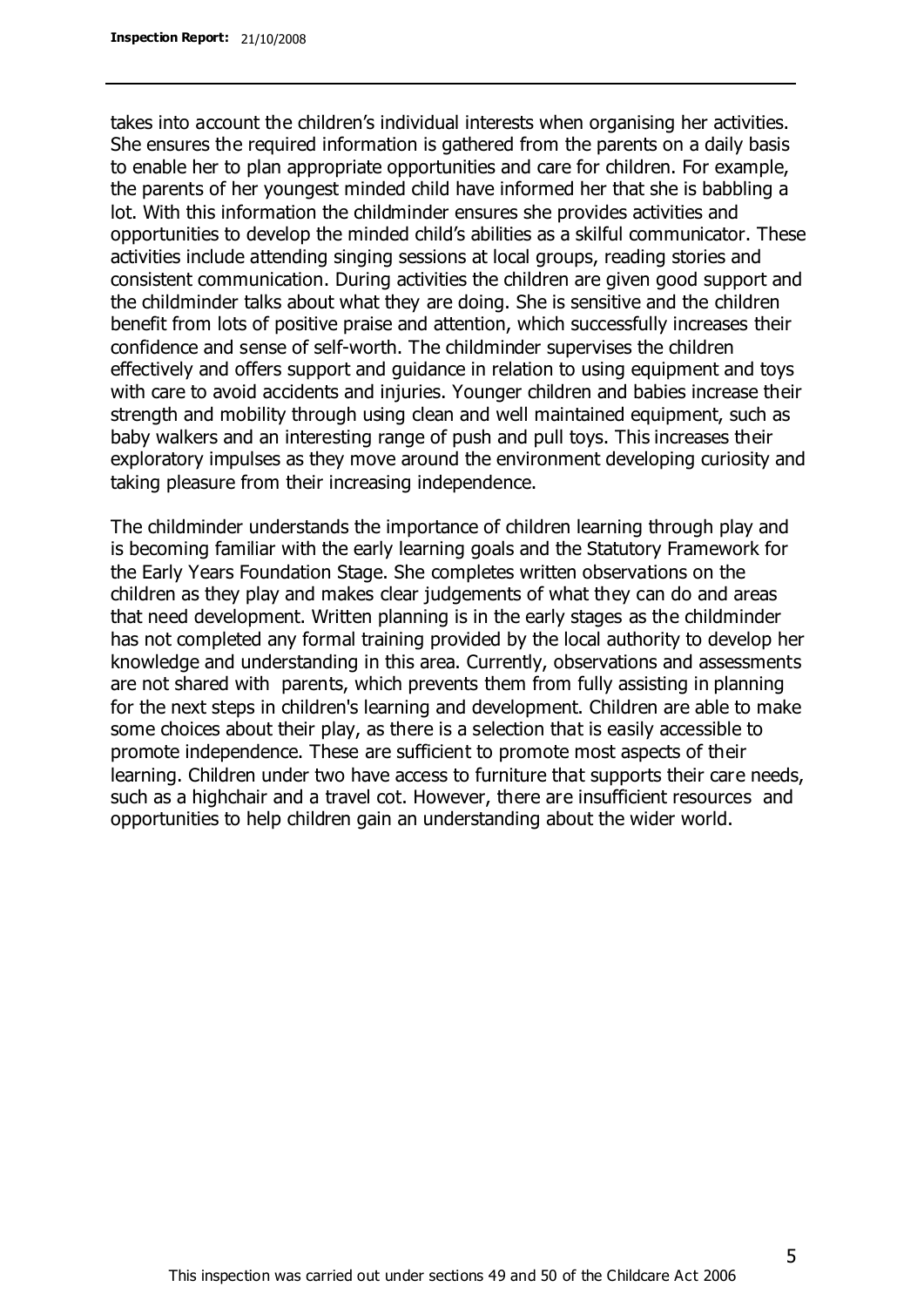# **Annex A: record of inspection judgements**

#### **The key inspection judgements and what they mean**

Outstanding: this aspect of the provision is of exceptionally high quality Good: this aspect of the provision is strong Satisfactory: this aspect of the provision is sound Inadequate: this aspect of the provision is not good enough

### **Overall effectiveness**

| How effective is the provision in meeting the needs<br>of children in the Early Years Foundation Stage? | Satisfactory |
|---------------------------------------------------------------------------------------------------------|--------------|
| How well does the provision promote inclusive practice?                                                 | Satisfactory |
| The capacity of the provision to maintain continuous                                                    | Satisfactory |
| improvement.                                                                                            |              |

### **Leadership and management**

| How effectively is provision in the Early Years<br><b>Foundation Stage led and managed?</b>          | Satisfactory |
|------------------------------------------------------------------------------------------------------|--------------|
| How effective is the setting's self-evaluation, including the<br>steps taken to promote improvement? | Satisfactory |
| How well does the setting work in partnership with parents<br>and others?                            | Satisfactory |
| How well are children safeguarded?                                                                   | Satisfactory |

### **Quality and standards**

| How effectively are children in the Early Years         | Satisfactory |
|---------------------------------------------------------|--------------|
| <b>Foundation Stage helped to learn and develop?</b>    |              |
| How effectively is the welfare of children in the Early | Satisfactory |
| <b>Years Foundation Stage promoted?</b>                 |              |
| How well are children helped to stay safe?              | Satisfactory |
| How well are children helped to be healthy?             | Satisfactory |
| How well are children helped to enjoy and achieve?      | Satisfactory |
| How well are children helped to make a positive         | Satisfactory |
| contribution?                                           |              |
| How well are children helped develop skills that will   | Satisfactory |
| contribute to their future economic well-being?         |              |

Any complaints about the inspection or report should be made following the procedures set out in the guidance available from Ofsted's website: www.ofsted.gov.uk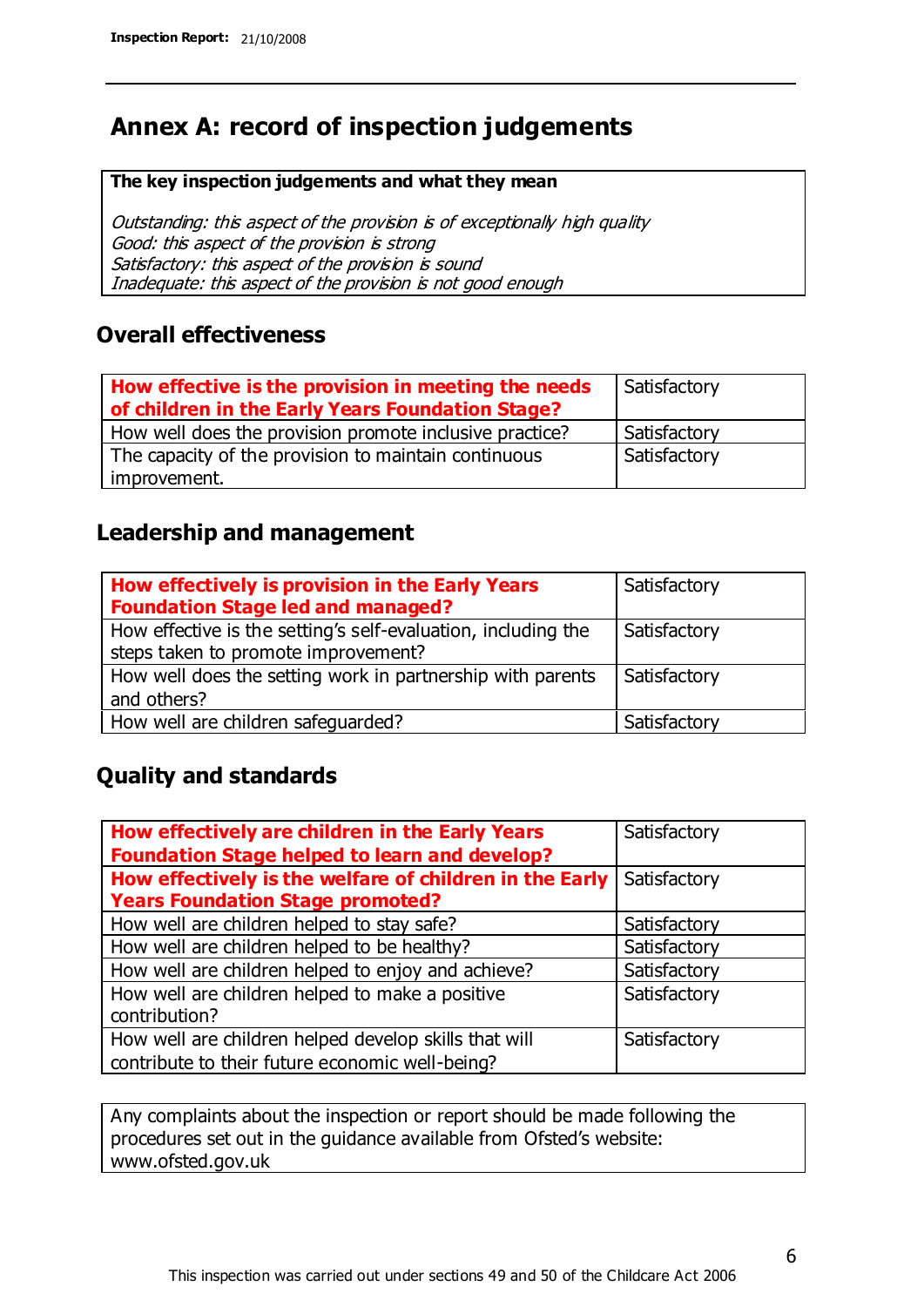# **Annex B: the Childcare Register**

| The provider confirms that the requirements of the<br>compulsory part of the Childcare Register are:                           | Not Met (with actions) |
|--------------------------------------------------------------------------------------------------------------------------------|------------------------|
| The provider confirms that the requirements of the<br>voluntary part of the Childcare Register are:                            | Not Met (with actions) |
| The registered provider does not meet the requirements of the compulsory and or<br>voluntary part/s of the Childcare Register. |                        |

To comply with the requirements of the compulsory part of the Childcare Register, the registered person must take the following action/s by the specified date:

devise and implement an appropriate written statement of procedures to be followed to safeguard children being cared for from abuse or neglect and of which is put into practice and shared with parents and carers. (Applies to the childcare Register) and the childcare Register of the childcare Register of the childcare Register of the child

To comply with the requirements of the voluntary part of the Childcare Register, the registered person must take the following action/s by the specified date:

devise and implement an appropriate written statement of procedures to be followed to safeguard children being cared for from abuse or neglect and of which is put into practice and shared with parents and carers. (Applies to the voluntary Childcare Register) 04/11/2008